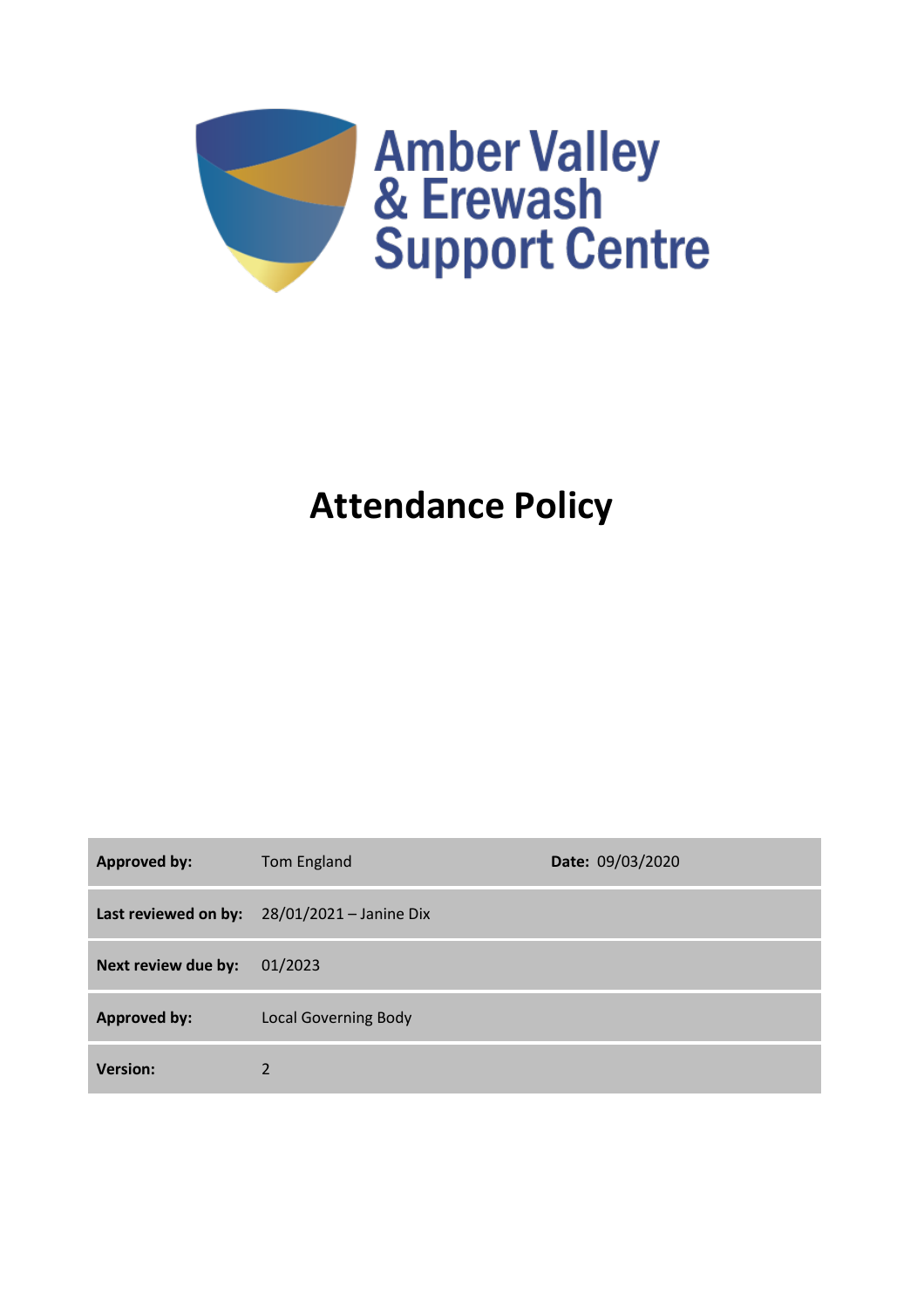## **Contents**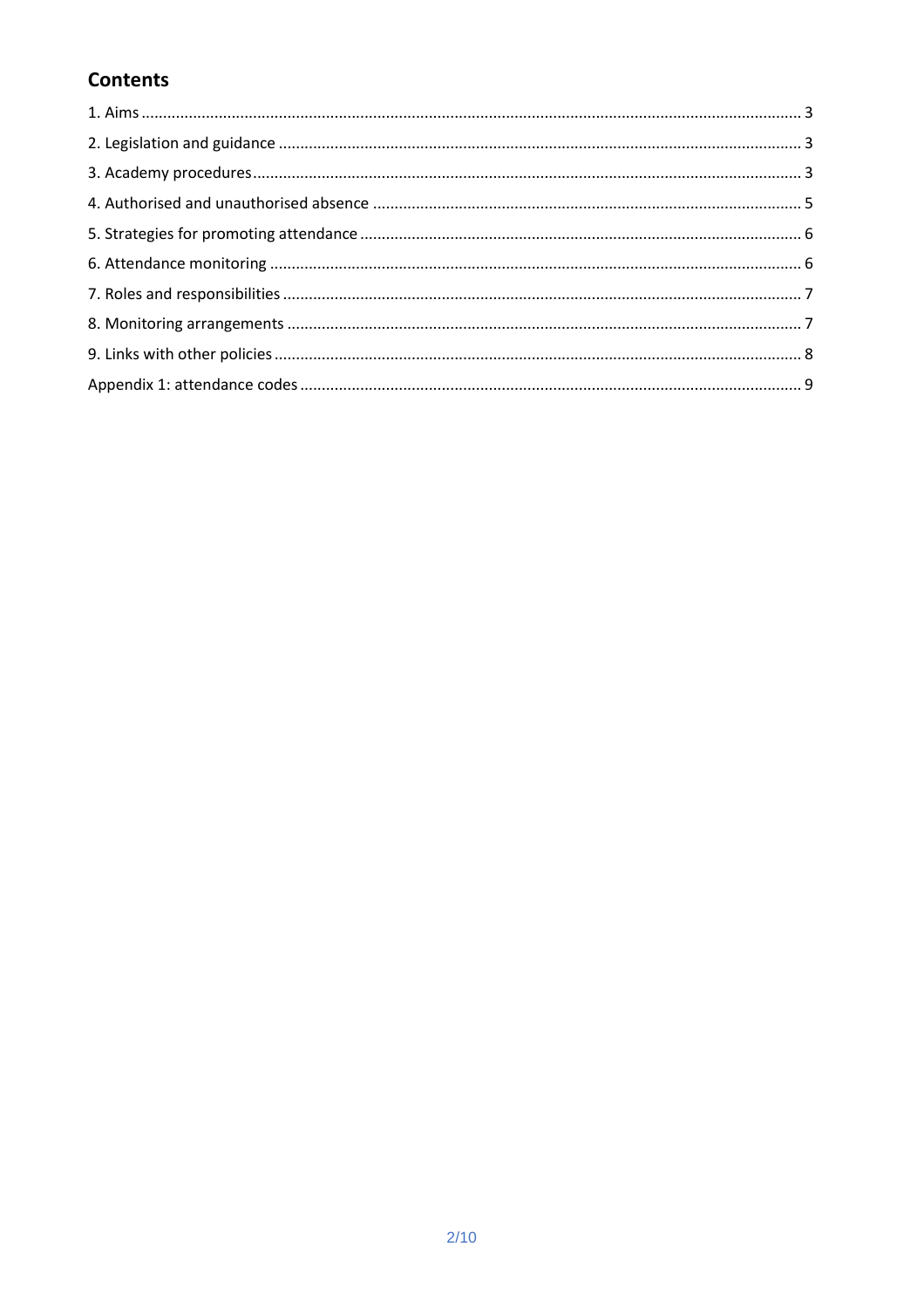## **1. Aims**

Our academy aims to meet its obligations with regards to school attendance by:

- Promoting good attendance and reducing absence, including persistent absence
- Ensuring every pupil has access to bespoke timetable appropriate to their needs
- Acting early to address patterns of absence

We will also support parents to perform their legal duty to ensure their children of compulsory school age attend the agreed timetable and will promote and support punctuality in attending lessons and sessions.

Attendance is vital for progress as many pupils who attend AVESC have had large gaps in their learning, low attendance in previous educational settings and have become disengaged in education. Positive attendance will enable pupils to take full advantage of our ethos OPSS and result in positive outcomes.

## **2. Legislation and guidance**

This policy meets the requirements of the [school attendance guidance](https://www.gov.uk/government/publications/school-attendance) from the Department for Education (DfE), and refers to the DfE's statutory guidance on [school attendance parental responsibility measures.](https://www.gov.uk/government/publications/parental-responsibility-measures-for-behaviour-and-attendance) These documents are drawn from the following legislation setting out the legal powers and duties that govern school attendance:

- [The Education Act 1996](https://www.legislation.gov.uk/ukpga/1996/56/part/VI/chapter/II)
- [The Education Act 2002](http://www.legislation.gov.uk/ukpga/2002/32/part/3/chapter/3)
- [The Education and Inspections Act 2006](http://www.legislation.gov.uk/ukpga/2006/40/part/7/chapter/2/crossheading/school-attendance)
- [The Education \(Pupil Registration\) \(England\) Regulations 2006](http://www.legislation.gov.uk/uksi/2006/1751/contents/made)
- [The Education \(Pupil Registration\) \(England\) \(Amendment\) Regulations 2010](http://www.centralbedfordshire.gov.uk/Images/amendment-regulation-2010_tcm3-8642.pdf)
- [The Education \(Pupil Registration\) \(England\) \(Amendment\) Regulations 2011](http://www.legislation.gov.uk/uksi/2011/1625/made)
- [The Education \(Pupil Registration\) \(England\) \(Amendment\) Regulations 2013](http://www.legislation.gov.uk/uksi/2013/756/made)
- [The Education \(Pupil Registration\) \(England\) \(Amendment\) Regulations 2016](http://legislation.data.gov.uk/uksi/2016/792/made/data.html)
- The [Education \(Penalty Notices\) \(England\) \(Amendment\) Regulations 2013](http://www.legislation.gov.uk/uksi/2013/756/pdfs/uksiem_20130756_en.pdf)

This policy also refers to the DfE's guidance on the [school census,](https://www.gov.uk/government/publications/school-census-2017-to-2018-guide-for-schools-and-las) which explains the persistent absence threshold.

This policy complies with our funding agreement and articles of association.

## **3. Academy procedures**

## **3.1 Attendance register**

By law, all schools and academies (except those where all pupils are boarders) are required to keep an attendance register, and all pupils must be placed on this register.

The attendance register will be taken at the start of the first session of each day and once during the second session. Start times vary due the bespoke curriculums and pupil timetables. It will mark whether every pupil is:

- Present
- Attending an approved off-site educational activity
- Absent
- Unable to attend due to exceptional circumstances

Any amendment to the attendance register will include: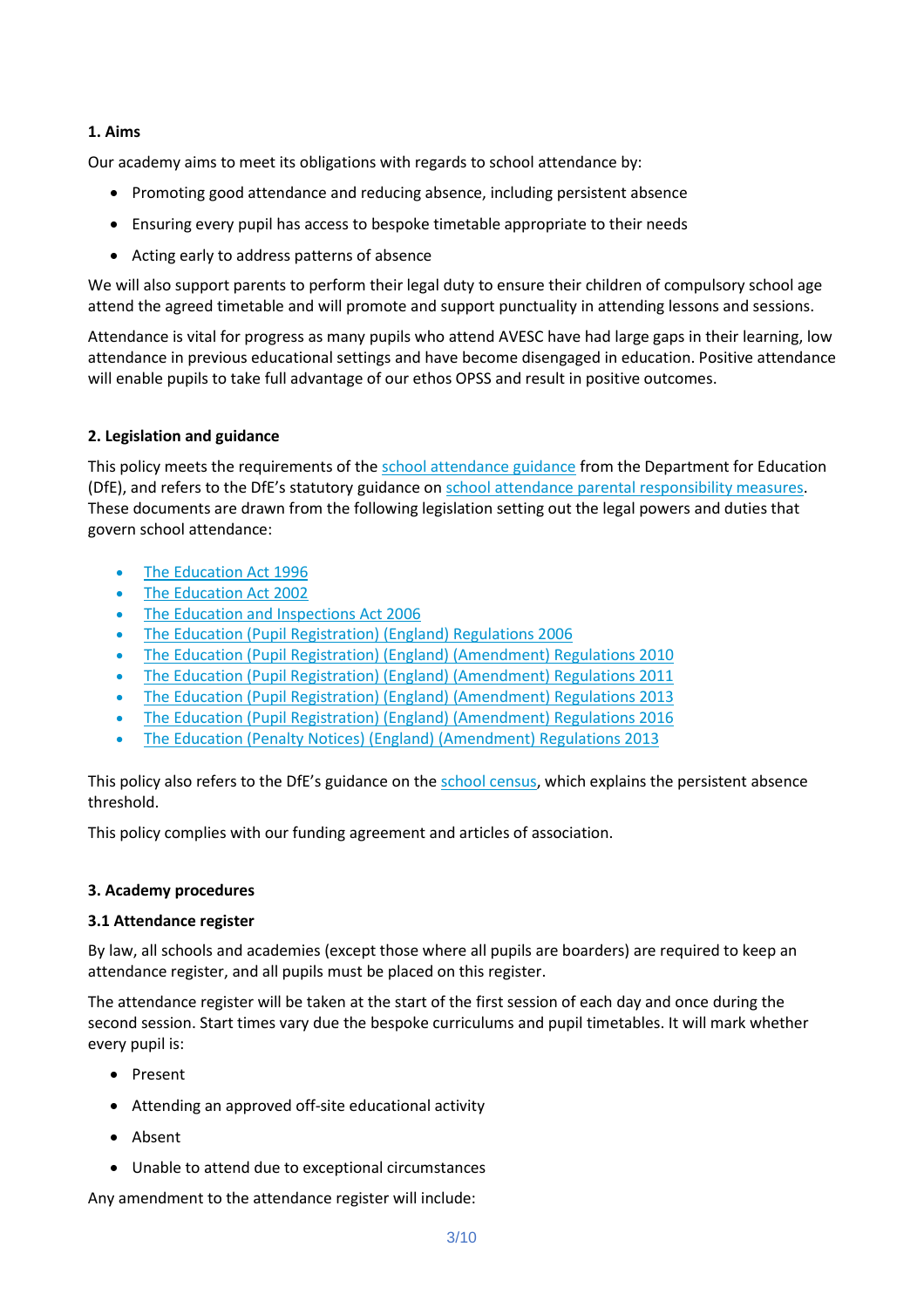- The original entry
- The amended entry
- The reason for the amendment
- The date on which the amendment was made
- The name and position of the person who made the amendment

See appendix 1 for the DfE attendance codes.

Every entry in the attendance register will be preserved for 3 years after the date on which the entry was made.

## **3.2 Unplanned absence**

Parents must notify the academy on the first day of an unplanned absence – for example, if their child is unable to attend due to ill health – by 09:00 or as soon as practically possible (see also section 6).

Parents can notify the site by phoning in the absence and informing a member of the staff team.

Absence due to illness will be authorised unless the academy has a genuine concern about the authenticity of the illness.

If the authenticity of the illness is in doubt, the academy may ask parents to provide medical evidence, such as a doctor's note, prescription, appointment card or other appropriate form of evidence. We will not ask for medical evidence unnecessarily.

If the academy is not satisfied about the authenticity of the illness, the absence will be recorded as unauthorised and parents will be notified of this in advance.

## **3.3 Medical or dental appointments**

Missing registration for a medical or dental appointment is counted as an authorised absence; advance notice is required for authorising these absences.

However, we encourage parents to make medical and dental appointments out of school hours where possible. Where this is not possible, the pupil should be out of school for the minimum amount of time necessary.

Parents can notify the academy via contacting the site office or sending in a letter with their pupil to be handed into a staff member.

Applications for other types of absence in term time must also be made in advance. Information relating to whether the school can authorise such absences can be found in section 4.

## **3.4 Lateness and punctuality**

A pupil who arrives late but before the register has closed will be marked as late, using the appropriate code. A pupil who arrives after the register has closed will be marked as absent, using the appropriate code. However, all pupils receive a bespoke timetable and attended provision at different times. Pupils attendance will be recorded in accordance with their agreed timetable.

## **3.5 Following up absence**

The academy will follow up any absences to ascertain the reason, ensure proper safeguarding action is taken where necessary, identify whether the absence is approved or not and identify the correct attendance code to use.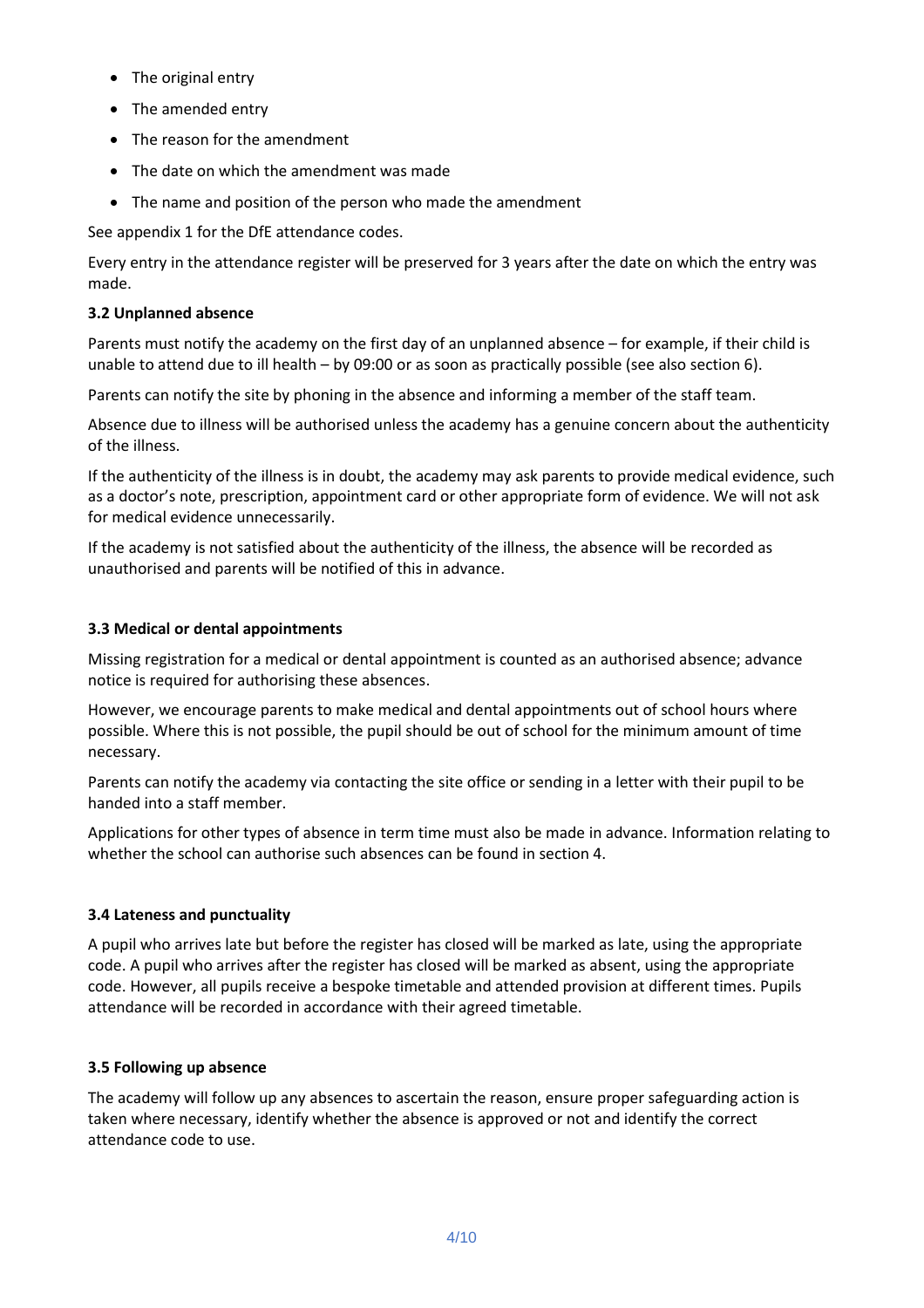## **3.6 Reporting to parents**

Attendance reports are formally provided to parents twice a year via a formal educational report. However, if a pupil's attendance is reducing then parents will be informed accordingly in an attempt to support an increase in attendance.

## **4. Authorised and unauthorised absence**

## **4.1 Granting approval for term-time absence**

Headteachers may not grant any leave of absence to pupils during term time unless they consider there to be 'exceptional circumstances'.

Examples of any exceptional circumstances where leave may be granted during term time are as follows:

- If a parent is service personnel and is returning from a tour of duty abroad where it is evidenced the individual will not be in receipt of any leave in the near future that coincides with school holidays.
- Where an absence from the academy is recommended by a health professional as part of a parent or child's rehabilitation from a medical or emotional issue.
- The death or terminal illness of a close relative, only if the Head Teacher is satisfied that the circumstances are truly exceptional.
- Out of academy programs such as music, arts or sport operating at a high standard of achievement. Documentary evidence of this event will be required.
- To attend a wedding or funeral of a close relative, if the Headteacher is satisfied that the circumstances are truly exceptional; Leave should only be authorised for this purpose when a Head Teacher is satisfied that there is a persuasive reason for holding the wedding during term time and there will be an onus on parents to show clear evidence that this absence is absolutely an exceptional circumstance. In difficult family situations the Headteacher may use his/her discretion in granting leave and each case should be addressed on its individual merits, taking into account the overall welfare of the child.

Where there are exceptional and unforeseen circumstances that fall outside of the above, the Headteacher agrees to consult with the governing body prior to any authorisation being given to the parent. Evidence would be required in each case.

The school considers each application for term-time absence individually, taking into account the specific facts, circumstances and relevant context behind the request. A leave of absence is granted entirely at the Headteacher's discretion.

## Valid reasons for **authorised absence** include:

- Illness and medical/dental appointments as explained in sections 3.2 and 3.3
- Religious observance where the day is exclusively set apart for religious observance by the religious body to which the pupil's parents belong. If necessary, the academy will seek advice from the parents' religious body to confirm whether the day is set apart
- Traveller pupils travelling for occupational purposes this covers Roma, English and Welsh Gypsies, Irish and Scottish Travellers, Showmen (fairground people) and Circus people, Bargees (occupational boat dwellers) and New Travellers. Absence may be authorised only when a Traveller family is known to be travelling for occupational purposes and has agreed this with the academy, but it is not known whether the pupil is attending educational provision
- Term-time holiday will not be approved unless the pupil's attendance is above 95% and they have no exams or coursework deadlines within that time.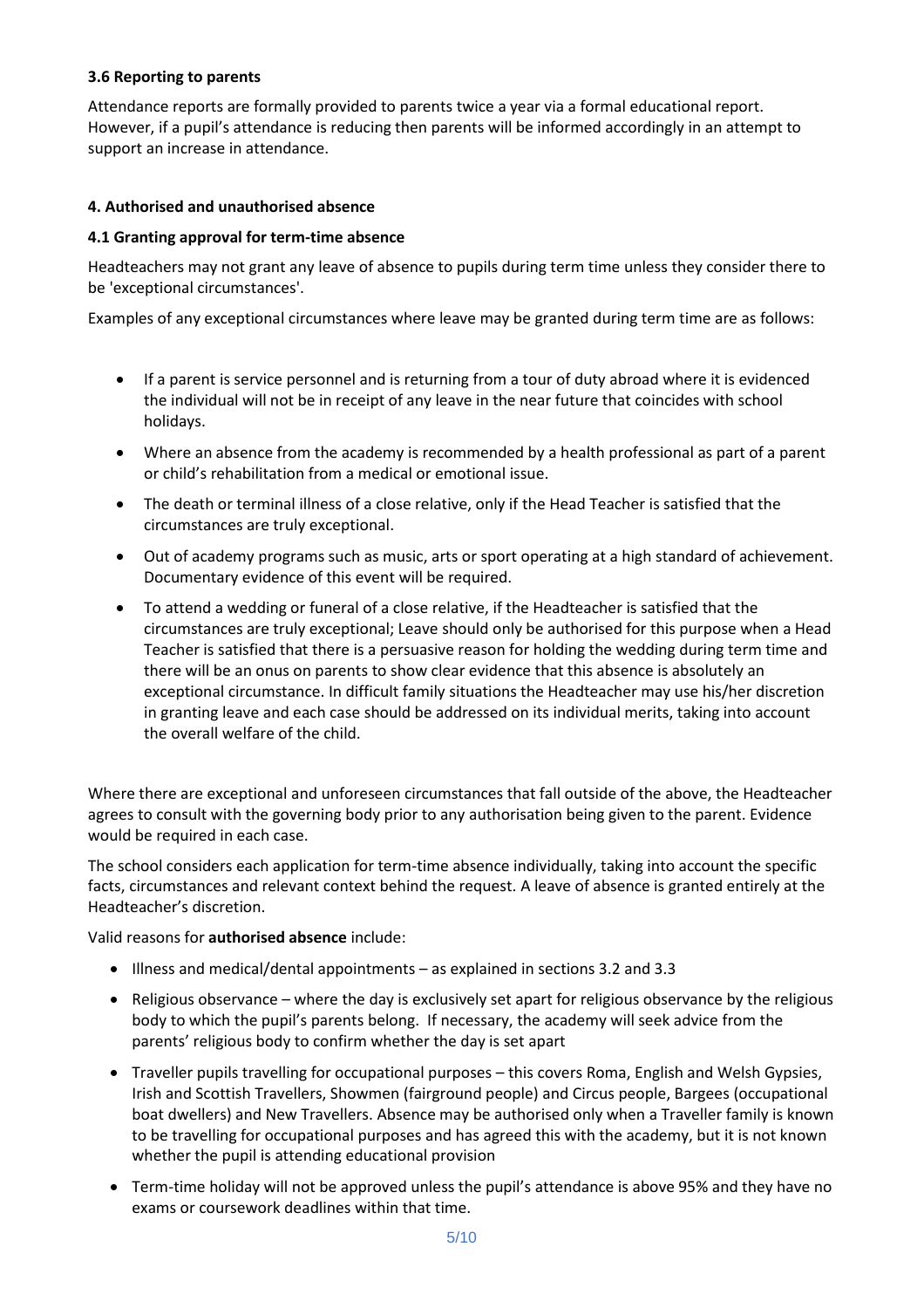- Academy procedures when targeting unauthorised attendance are as follows:
	- Pupil attendance drops below 90%.
	- Parents and Carers informed via academy contact.
	- If no improvement parents/carers invited to attendance meeting.
	- If still no improvement formal letters sent to parents/carers.
	- If attendance is still not improving, then AVESC follows DCC legal process.
- Study leave study leave is not granted by default and is only granted to select pupils in year 11 if appropriate. Provision will still be made available for pupils who wish to revise on site. Alternative Provision Team pupils will not have study leave.

## **4.2 Legal sanctions**

Academies can fine parents for the unauthorised absence of their child where the child is of compulsory school age.

If issued with a penalty notice, parents must pay £60 within 21 days or £120 within 28 days. The payment must be made directly to the local authority.

The decision on whether or not to issue a penalty notice ultimately rests with the Headteacher, following the local authority's code of conduct for issuing penalty notices. This may take into account:

- A number of unauthorised absences occurring within a rolling academic year
- One-off instances of irregular attendance, such as holidays taken in term time without permission
- Where an excluded pupil is found in a public place during school hours without a justifiable reason

If the payment has not been made after 28 days, the local authority can decide whether to prosecute the parent or withdraw the notice.

## **5. Strategies for promoting attendance**

At AVESC we reward positive attendance with certifications, rewards e.g. trips and gift cards.

Our aim is to work with parents and carers to support pupils to make the right choice regarding attendance. At AVESC, timetables are bespoke and can be flexible to suit the needs of the pupil to support engagement and attendance. Parents/carers and pupils will receive regular feedback regarding improvements in attendance.

## **6. Attendance monitoring**

The Assistant Headteachers of each site monitor pupil absence on a weekly basis. Pupil key workers monitor attendance on a daily basis.

Parents are expected to call the academy in the morning if their child is going to be absent due to ill health (see section 3.2).

Parents are expected to call the academy each day a child is ill.

If after contacting parents a pupil's absence continue to rise, we will consider involving an education welfare officer.

The persistent absence threshold is 10%. If a pupil's individual overall absence rate is greater than or equal to 10%, the pupil will be classified as a persistent absentee.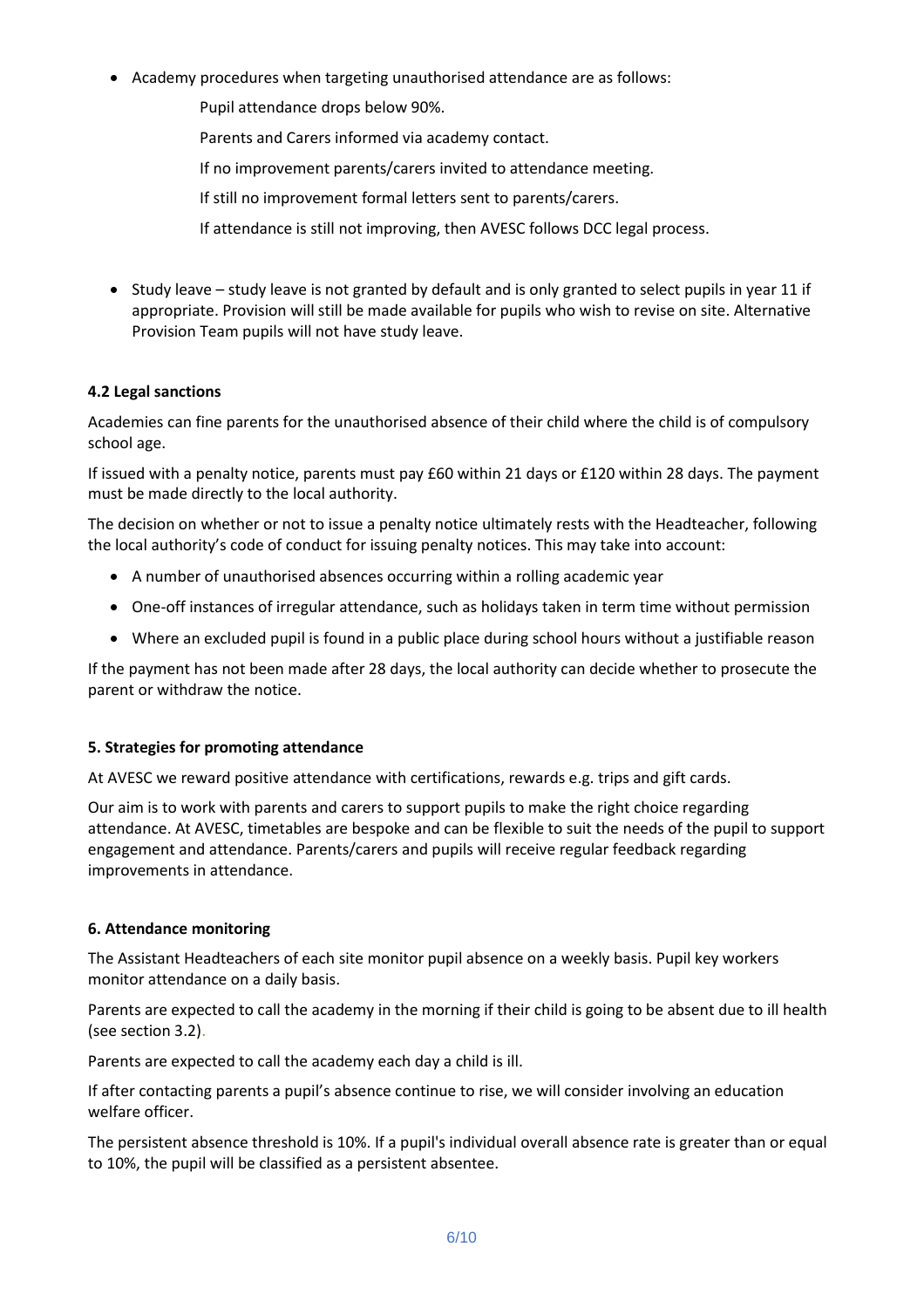Pupil-level absence data is collected each term and published at national and local authority level through the DfE's school absence national statistics releases. The underlying school-level absence data is published alongside the national statistics. We compare our attendance data to the national average and share this with governors.

At AVESC attendance data is stored via RM integris. This data is used to inform staff, parents/carers and pupils what their attendance is. Internal data is used to identify whether or not there are particular pupils or groups of children whose absences may be a cause for concern and monitor and evaluate those children identified as being in need of intervention and support. Internal data is also used to inform the academy's local governing body via the Headteachers report.

## **7. Roles and responsibilities**

## **7.1 The Governing Board**

The Governing Board is responsible for monitoring attendance figures for the whole academy on at least a termly basis. It also holds the Headteacher to account for the implementation of this policy.

## **7.2 The Headteacher**

The Headteacher is responsible for ensuring this policy is implemented consistently across the academy, and for monitoring academy-level absence data and reporting it to governors.

The Headteacher also supports other staff in monitoring the attendance of individual pupils and issues fixed-penalty notices, where necessary.

## **7.3 The Assistant Headteachers of each site**

The Assistant Headteacher:

- Monitors attendance data at their site and individual pupil level
- Reports concerns about attendance to the Headteacher
- Works with education welfare officers to tackle persistent absence
- Arranges calls and meetings with parents to discuss attendance issues
- Advises the Headteacher when to issue fixed-penalty notices

## **7.4 Class teachers**

Class teachers are responsible for recording attendance on a daily basis, using the correct codes, and submitting this information to the academy office.

## **7.5 BSA staff**

BSA staff are expected to take calls from parents about absence and record it on the academy system. BSA staff are also responsible for inputting the attendance data on the academy's management information system.

## **8. Monitoring arrangements**

This policy will be reviewed every 2 years by a member of the SLT. At every review, the policy will be shared with the Governing Body.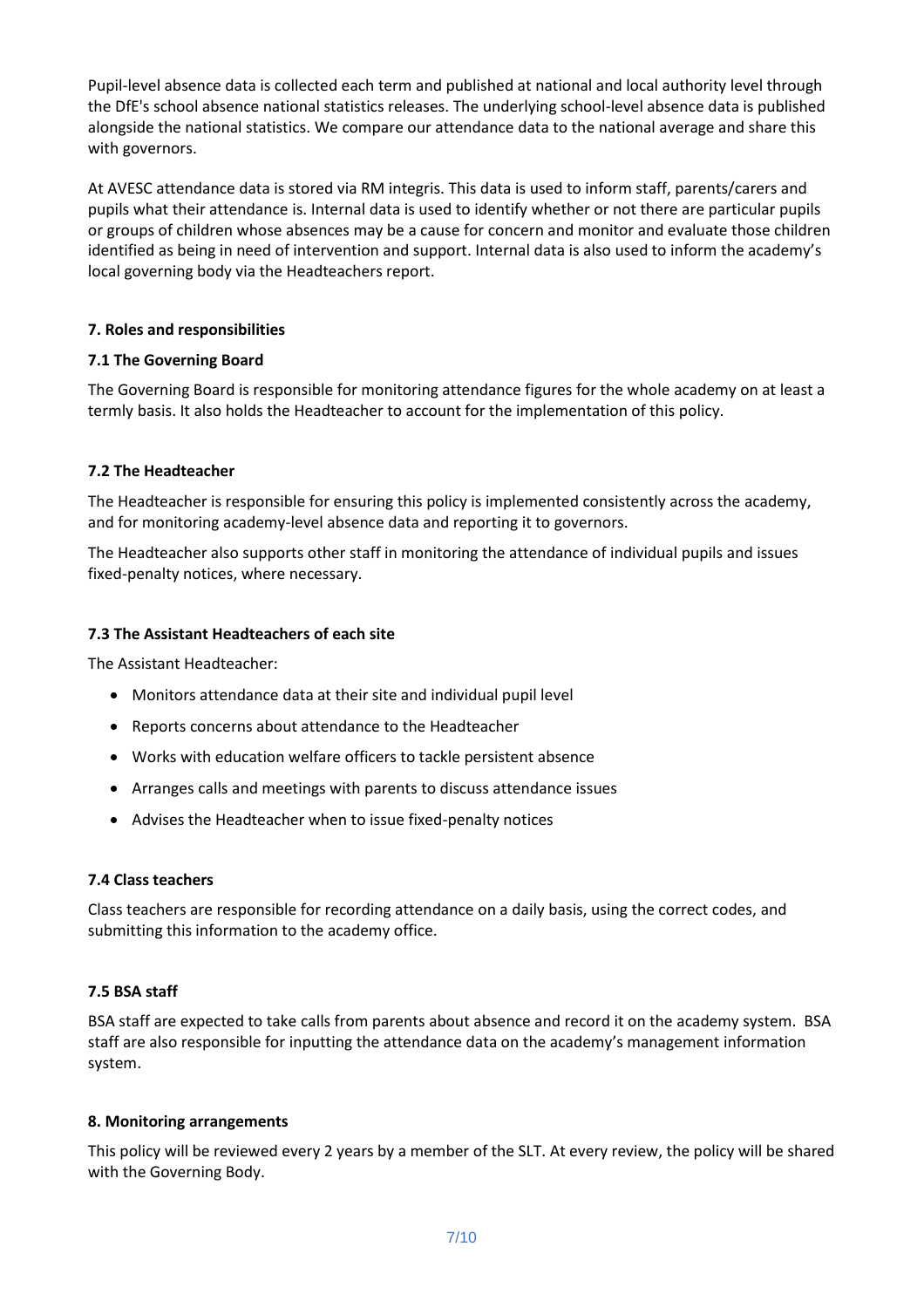## **9. Links with other policies**

This policy is linked to our child protection and safeguarding policy.

## **10. COVID-19**

Use DfE Covid-19 guidance.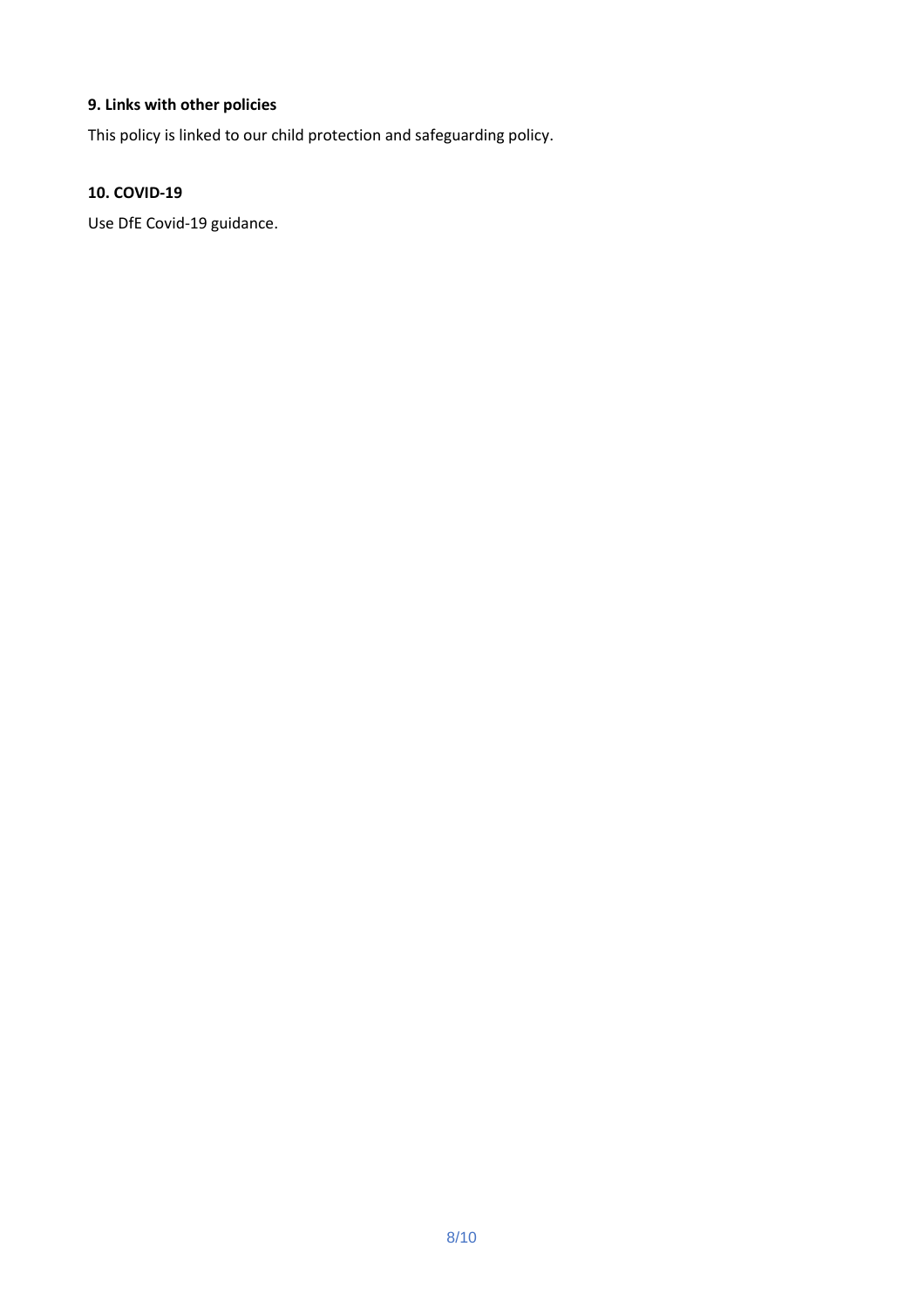## **Appendix 1: attendance codes**

| Code     | <b>Definition</b>             | <b>Scenario</b>                                                                    |
|----------|-------------------------------|------------------------------------------------------------------------------------|
| $\prime$ | Present (am)                  | Pupil is present at morning registration                                           |
| ١        | Present (pm)                  | Pupil is present at afternoon registration                                         |
| L        | Late arrival                  | Pupil arrives late before register has closed                                      |
| B        | Off-site educational activity | Pupil is at a supervised off-site educational<br>activity approved by the school   |
| D        | Dual registered               | Pupil is attending a session at another setting<br>where they are also registered  |
| J        | Interview                     | Pupil has an interview with a prospective<br>employer/educational establishment    |
| P        | Sporting activity             | Pupil is participating in a supervised sporting<br>activity approved by the school |
| V        | Educational trip or visit     | Pupil is on an educational visit/trip organised, or<br>approved, by the school     |
| W        | Work experience               | Pupil is on a work experience placement                                            |

The following codes are taken from the DfE's guidance on school attendance.

| Code                      | <b>Definition</b>           | <b>Scenario</b>                                                               |  |
|---------------------------|-----------------------------|-------------------------------------------------------------------------------|--|
| <b>Authorised absence</b> |                             |                                                                               |  |
| C                         | Authorised leave of absence | Pupil has been granted a leave of absence due to<br>exceptional circumstances |  |
| E                         | Excluded                    | Pupil has been excluded but no alternative<br>provision has been made         |  |
| Н                         | Authorised holiday          | Pupil has been allowed to go on holiday due to<br>exceptional circumstances   |  |
|                           | <b>Illness</b>              | School has been notified that a pupil will be<br>absent due to illness        |  |